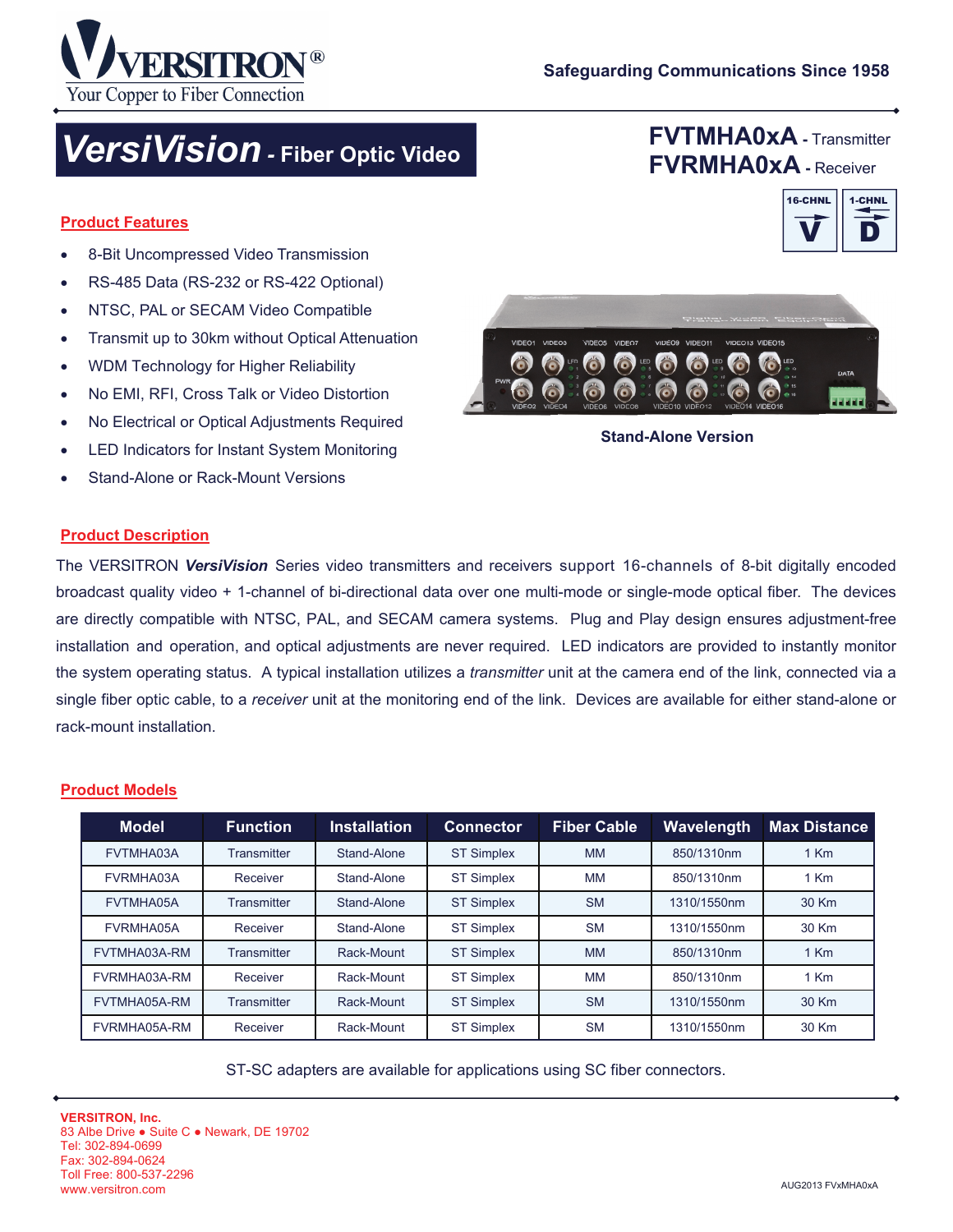

# *VersiVision -* **Fiber Optic Video**

# **FVTMHA0xA -** Transmitter **FVRMHA0xA -** Receiver



### **Technical Specifications**

#### **VIDEO**

| Video Input:           | 2 Volt pk-pk (75 Ohms) |
|------------------------|------------------------|
| Input/Output Channels: | 16                     |
| Bandwidth:             | $5 Hz - 8 MHz$         |
| <b>Bit Resolution:</b> | $8 -$ Rif              |
| Differential Gain:     | $< \pm 1\%$            |
| Differential Phase:    | $< +1^{\circ}$         |
| Tilt:                  | $< 1\%$                |
| S/N Ratio:             | 60dB (Weighted)        |

#### **WAVELENGTH**

Multi-Mode: 850/1310nm Single-Mode: 1310/1550nm

#### **OPTICAL EMITTER**

Laser Diode Number of Fibers: 1

## **DATA**

Bit Error Rate: 10<sup>-9</sup> Data Rate: Up to 300 Kbps Data Interface: RS-485\* Data Channels: (1) Bi-Directional

# \*RS-232 or RS-422 Optional

#### **CONNECTORS**

Optical: ST Video: BNC

Data: **Screw Terminal Strip** 

## **GENERAL** Power Supply (Stand-Alone): 5VDC, 2A Dimensions (Stand-Alone): 10.24 x 7.05 x 1.97 Inches Dimensions (Rack-Mount): 17.60 x 9.33 x 1.77 Inches MTBF: > 100,000 Hours Operating Temperature: -35° C to +65° C Power Supply (Rack-Mount): 100-240VAC

Storage Temperature: 45° C to +85° C Relative Humidity: 0% to 95% (non-condensing)



**1U, 19" Rack-Mount Versions**